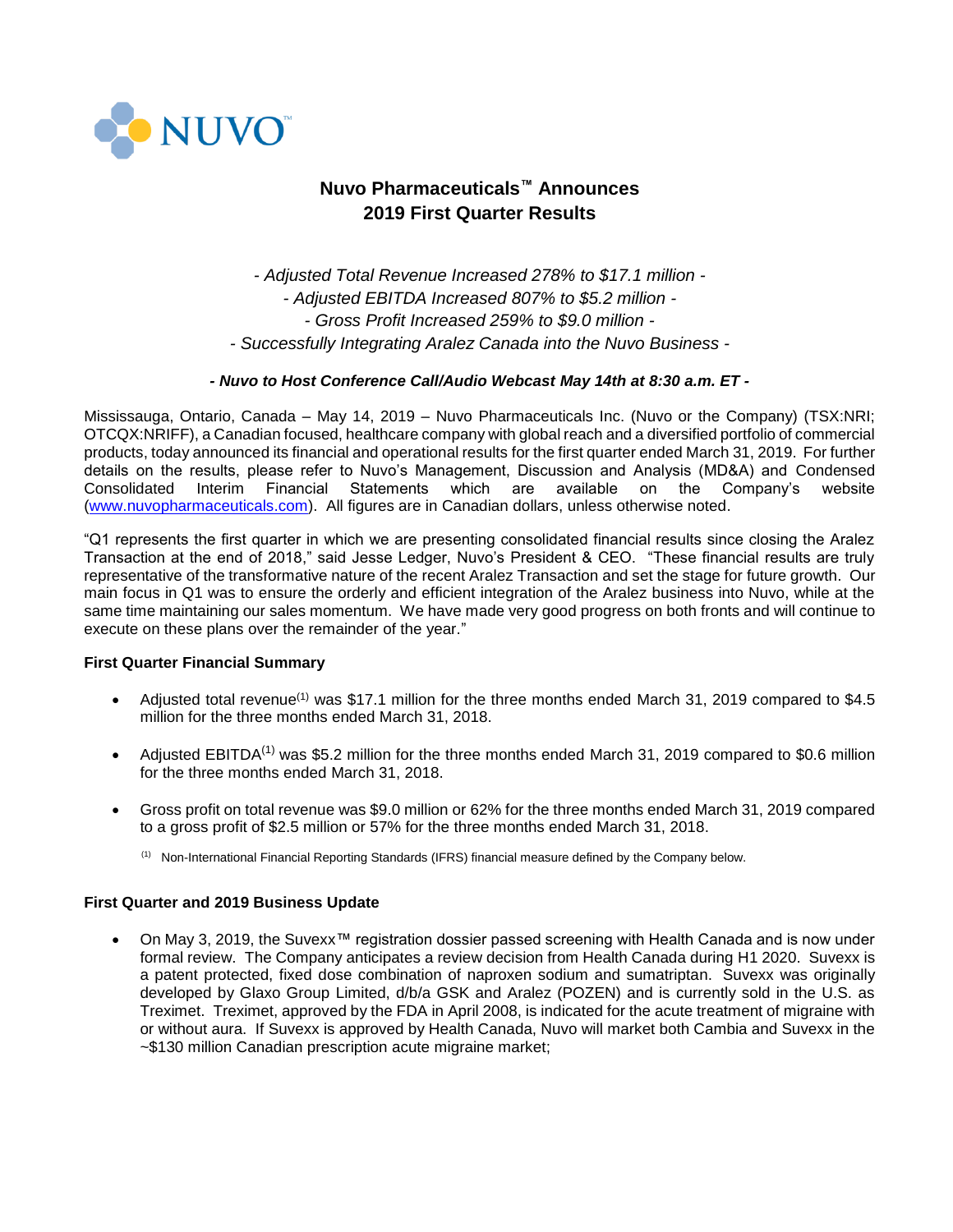- On April 2, 2019, the Company announced the Marketing Authorization Application for Pennsaid 2% cutaneous solution (Pennsaid 2%) had been accepted for review by Austrian Agency for Health and Food Safety (AGES) acting as the reference member state. Included in this decentralized extension procedure are the local health authorities in Italy, Greece and Portugal. This marks the first European Union submission of Pennsaid 2%. It is anticipated that a review decision will be made in early 2020;
- On March 11, 2019, the Company announced that it had obtained consents from shareholders of the Company holding, in the aggregate, more than 50% of the Company's issued and outstanding Common Shares, approving the issuance by the Company of Common Shares pursuant to the conversion of convertible notes and the exercise of warrants (Warrants), which were issued to certain funds managed by Deerfield Management Company, L.P. in connection with the previously announced closing of the Aralez Transaction; and
- On January 3, 2019, the Company announced the appointment of Rob Harris as its Executive Chairman. Mr. Harris joined Nuvo's board of directors in May 2017 and was previously the co-founder and Chief Executive Officer of Tribute Pharmaceuticals Inc. (Tribute), formerly a Toronto Stock Exchange listed company. Tribute was the predecessor company to Aralez Pharmaceuticals Canada Inc.

# **First Quarter 2019 Financial Results**

Total revenue is comprised of product sales, license revenue and contract revenue. Total revenue was \$14.6 million for the three months ended March 31, 2019 compared to \$4.4 million for the three months ended March 31, 2018. The significant increase in total revenue for the current quarter was the result of the timing of the Aralez Transaction which closed December 31, 2018.

Adjusted total revenue increased to \$17.1 million for the three months ended March 31, 2019 compared to \$4.5 million for the three months ended March 31, 2018. The \$12.6 million increase in adjusted total revenue in the current quarter, primarily related to an increase in revenue from the Company's Production and Service Business segment and the timing of the Aralez Transaction, which provided an incremental \$6.8 million of total revenue contributed from the Commercial Business segment and \$4.7 million attributable to Vimovo royalties related to the U.S. and ex-U.S. territories. Pursuant to the Aralez Transaction, for the quarter ended March 31, 2019, the Company had three operating segments: Commercial Business, Production and Service Business and Licensing and Royalty Business.

Adjusted EBITDA increased to \$5.2 million for the three months ended March 31, 2019 compared to \$0.6 million for the three months ended March 31, 2018. The increase in adjusted EBITDA for the current quarter was primarily attributable to the increase in gross profit, partially offset by an increase in sales and marketing and general and administrative costs, all primarily related to the timing of the Aralez Transaction.

Gross profit on total revenue was \$9.0 million or an increase of 62% for the three months ended March 31, 2019 compared to a gross profit of \$2.5 million or an increase of 57% for the three months ended March 31, 2018. The increase in gross profit for the current quarter was primarily attributable to an increase in gross margin and an increase in license revenue due the timing of the Aralez Transaction.

#### **Non-IFRS Financial Measures**

The Company discloses non-IFRS measures (such as adjusted total revenue, adjusted EBITDA and adjusted EBITDA per share) that are not recognized under IFRS and do not have standardized meanings prescribed by IFRS. Such measures are presented in this news release because management of the Company believes that shareholders, investment analysts and other readers find such measures relevant and helpful in understanding the Company's financial performance and in interpreting the effect of the Aralez Transaction and the Deerfield Financing on the Company. Non-IFRS financial measures do not have any standardized meaning prescribed by IFRS and may not have been calculated in the same way as similarly named financial measures presented by other companies.

#### **Adjusted Total Revenue**

The Company defines adjusted total revenue as total revenue, plus amounts billed to customers for existing contract assets, less revenue recognized upon recognition of a contract asset. Management believes adjusted total revenue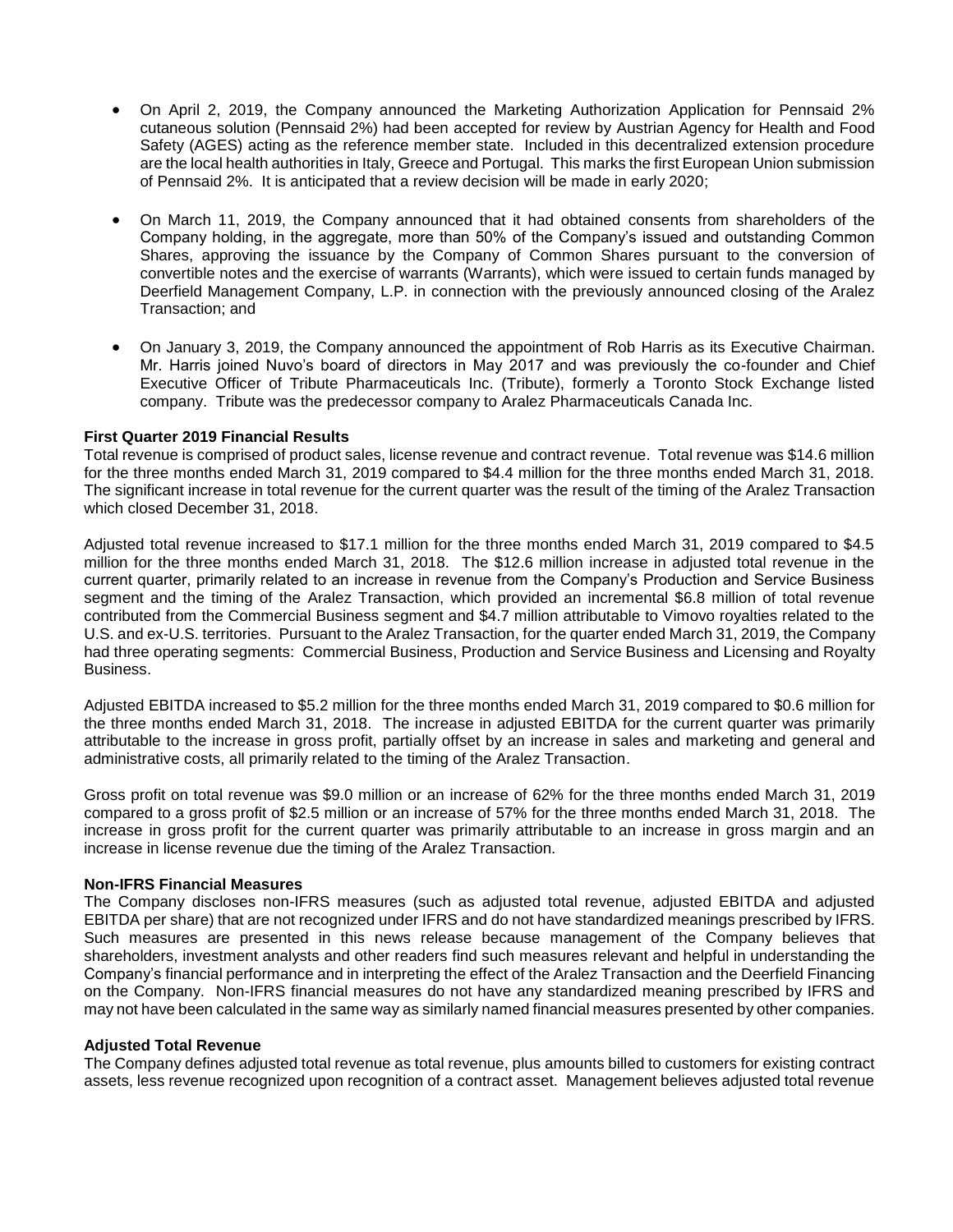is a useful supplemental measure from which to determine the Company's ability to generate cash from its customer contracts that is used to fund its operations.

The following is a summary of how adjusted total revenue is calculated.

|                                                          | <b>Three Months ended</b><br>March 31, 2019 | Three Months ended<br>March 31, 2018 |
|----------------------------------------------------------|---------------------------------------------|--------------------------------------|
| in thousands                                             |                                             |                                      |
| <b>Total revenue</b>                                     | 14.550                                      | 4,431                                |
| Add:                                                     |                                             |                                      |
| Amounts billed to customers for existing contract assets | 2.562                                       | 93                                   |
| <b>Adjusted total revenue</b>                            | 17.112                                      | 4.524                                |

## **Adjusted EBITDA**

EBITDA refers to net income (loss) determined in accordance with IFRS, before depreciation and amortization, net interest expense (income) and income tax expense (recovery). The Company defines adjusted EBITDA as net income before net interest expense (income), depreciation and amortization and income tax expense (recovery) (EBITDA), plus amounts billed to customers for existing contract assets, inventory step-up expense, stock-based compensation expense, Other Expenses, less revenue recognized upon recognition of a contract asset and other income. Management believes adjusted EBITDA is a useful supplemental measure from which to determine the Company's ability to generate cash available for working capital, capital expenditures, debt repayments, interest expense and income taxes.

The following is a summary of how EBITDA and adjusted EBITDA are calculated.

|                                                               | <b>Three Months ended</b> | Three Months ended |
|---------------------------------------------------------------|---------------------------|--------------------|
|                                                               | <b>March 31, 2019</b>     | March 31, 2018     |
| in thousands                                                  |                           |                    |
| Net income (loss)                                             | (7, 404)                  | (169)              |
| Add back:                                                     |                           |                    |
| Income tax expense (recovery)                                 | 54                        | (174)              |
| Net interest expense (income)                                 | 1,930                     | (21)               |
| Depreciation and amortization                                 | 2,434                     | 614                |
| <b>EBITDA</b>                                                 | (2,986)                   | 250                |
| Add:                                                          |                           |                    |
| Amounts billed to customers for existing contract assets      | 2,562                     | 93                 |
| Stock-based compensation                                      | 126                       | 308                |
| Inventory step-up expense                                     | 1,215                     |                    |
| Other Expenses (Income):                                      |                           |                    |
| Change in fair value of derivative liabilities                | 5,213                     |                    |
| Change in fair value of contingent and variable consideration | 72                        | 83                 |
| Foreign currency loss (gain)                                  | (978)                     | (158)              |
| <b>Adjusted EBITDA</b>                                        | 5,224                     | 576                |

## **Management to Host Conference Call/Webcast**

Management will host a conference call to discuss the results today (Tuesday, May 14, 2019) at 8:30 a.m. ET. To participate in the conference call, please dial 1 888 390 0546 or 416 764 8688. Please call in 15 minutes prior to the call to secure a line. You will be put on hold until the conference call begins.

A taped replay of the conference call will be available two hours after the live conference call and will be accessible until May 21, 2019 by calling 1 888 390 0541 or 416 764 8677 playback passcode 218072#.

A live audio webcast of the conference call will be available through [www.nuvopharmaceuticals.com.](http://www.nuvopharmaceuticals.com/) Please connect at least 15 minutes prior to the conference call to ensure adequate time for any software download that may be required to hear the webcast.